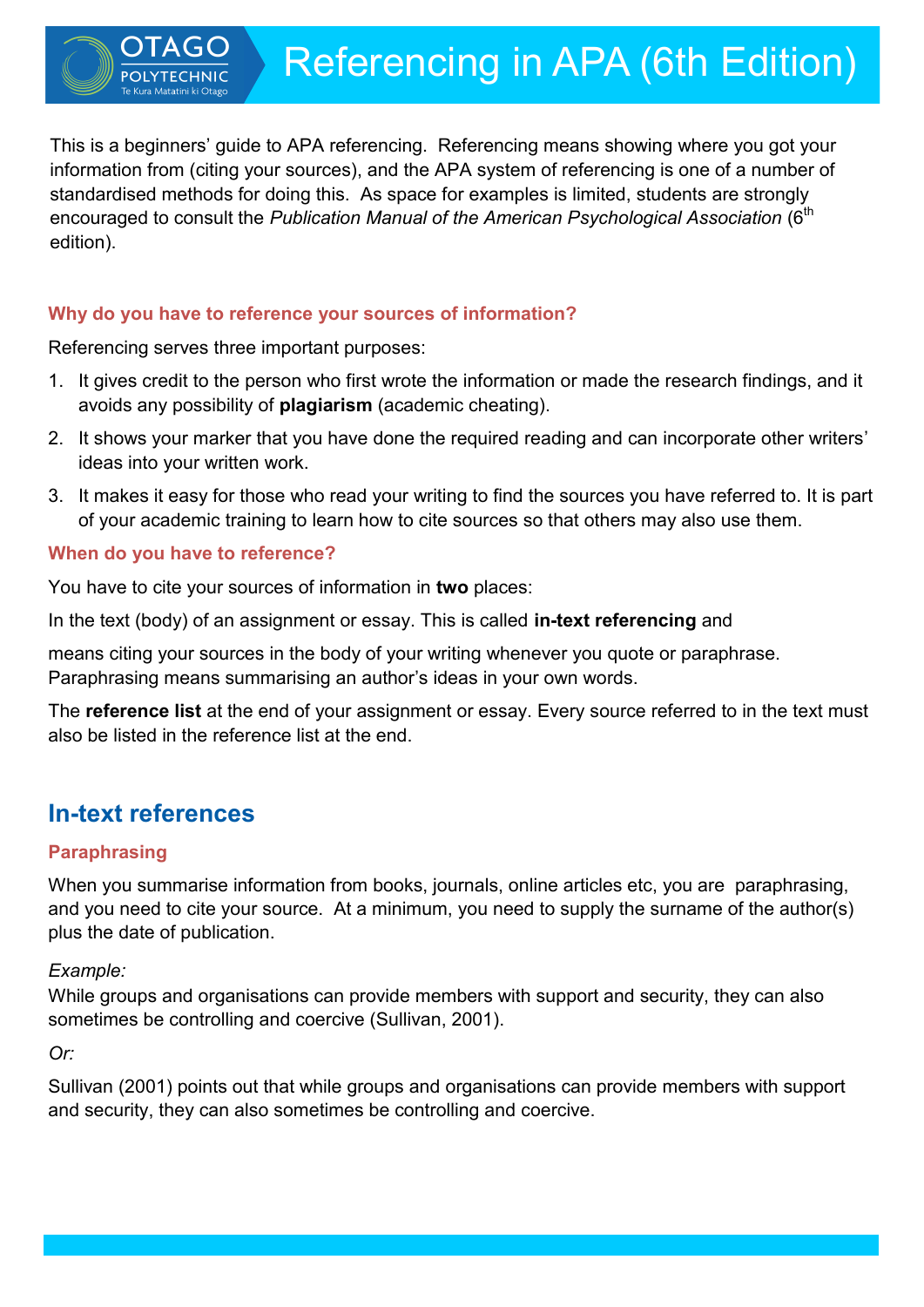# **Quoting**

Sometimes you will want to include a *quotation* from another source. In this case, you must quote directly, copying each word exactly as it was in the original. If you inadvertently misspell a word or make a grammatical error, you are *misquoting* the original author. Statistics and definitions are frequently quoted rather than paraphrased. When you quote from a source, you need to place quotation marks around the quote and give the page number.

# *Example:*

"Periods of quiet and of active sleep (often called REM sleep because of the rapid eye movements) alternate throughout the night, with a total of perhaps ninety minutes devoted to REM" (Gleitman, 1995, p.6).

# *Or*

Gleitman (1995) explains that "periods of quiet and of active sleep (often called REM sleep because of the rapid eye movements) alternate throughout the night, with a total of perhaps ninety minutes devoted to REM" (p.6).

If the quote is more than 40 words long, you should indent it from the left margin 5-7 spaces, doublespace it, omit the quotation marks, and put the full stop before the brackets without having one after, for example:

Essay introductions usually start with broad and general statements about the topic and

become gradually more focused until the key points are stated at the end of the introduction.

You might begin with some background information, a question, dilemma or paradox or an

eye-catching quotation. (Emerson, 1998, p.29)

# **Secondary sources**

Sometimes you will not have read the original research but a summary or quotations from it, in a book or article by another author. You need to acknowledge this by using the words *as cited in*. In the following example the student has read about Anbar's research in a book written by Nicholson. Nicholson's book is therefore the secondary source for the student.

# *Example*:

Anbar reported a study of six children who learned to read before they went to school. Her study showed that their parents had willingly put countless hours into their children's reading development (as cited in Nicholson, 2000).

# **Personal communication**

Information from interviews, conversations, lectures and emails is non-recoverable (cannot be found by anyone else) and so it is referenced **only in the text**, not in the reference list, for example:

The demand for design graduates has dramatically increased in the past five years (T. Heke, personal communication, August 12, 2012).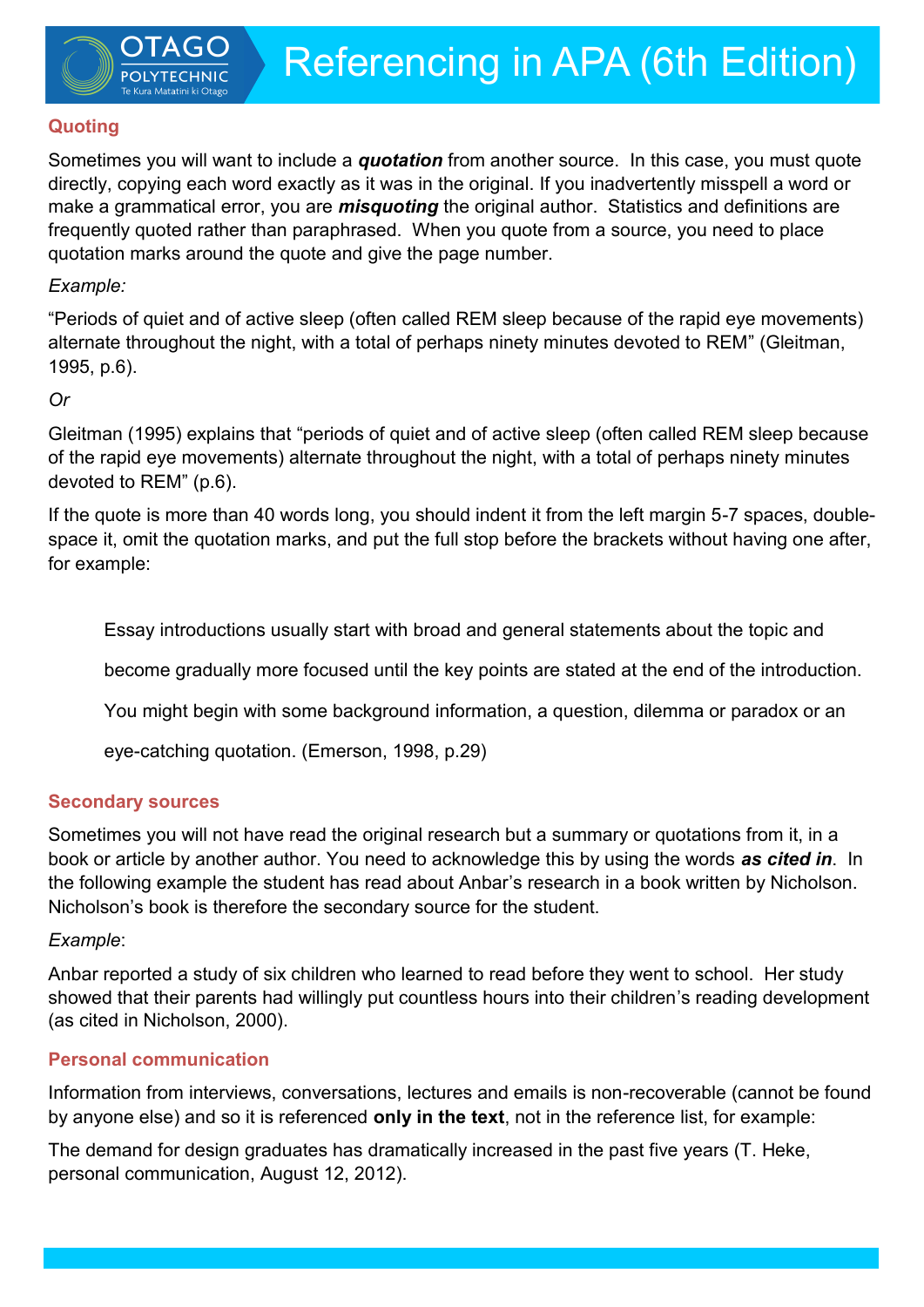### **Work of art reproduced from a book**

In the caption, label the artwork as a figure, for example:

*Figure 1.* "Cass" (R. Angus, 1936) is an iconic landscape of New Zealand's countryside. From *The Invention of New Zealand: Art and National Identity 1930-1970*, by F. Pound 2009, p. 235. Copyright 2009 by Auckland University Press.

**NB:** *see further on for an example of a reference list entry.*

## **Paraphrasing or quoting from Internet sites**

When you use information from the Internet, the in-text reference is the same as that for a book or an article. You need the author's surname, date of publication, and if possible a page number. Many electronic sources do not provide page numbers. If this is the case, and paragraph numbers are visible, use the paragraph number. If no author is mentioned, use the name of the organisation and the date the information was published on the internet, e.g. The Arthritis Foundation (2008, p.2). If you want to refer to an entire website (but not a document on that site), just supply the URL in your text after you mention the site, and do not add the reference to the reference list.

# **The reference list at the end of your assignment**

A *reference list* is an alphabetically arranged list of all the authors and books, articles or other sources that you have *referred to* in your assignment or essay, but **NOT** personal communication. Every reference you have mentioned in the body (text) of your assignment, and that the reader can access, must also appear in the reference list. Each entry must contain the author's surname (s), initials, date of publication, name of book or article, place of publication and name of publisher. Books, journal articles and Internet sites are all included in the same list, arranged alphabetically by first author's surname. (Do not change the order of the surnames on publications, e.g. a book by White, Anderson and Young is listed under W in the reference list). The title of a book is italicised. In the case of a journal article, it is the title of the *journal* and the *volume* that is italicised (see further on for an example of a reference list).

# **Electronic sources in the reference list**

For electronic sources, the *Publication Manual of the American Psychological Association* (2010) recommends that you "include the same elements, in the same order, as you would for a reference to a fixed-media source and add as much electronic retrieval information as needed for others to locate the sources you cited" (p. 187). Include the author's surname or initials (or name of the organisation if there is no author stated), the date of publication or latest update, the document title and the full **uniform resource locator (URL),** e.g. http:// www.otagopolytechnic.ac.nz. Include a retrieval date only if the information is likely to change (e.g.*Wikipedia*).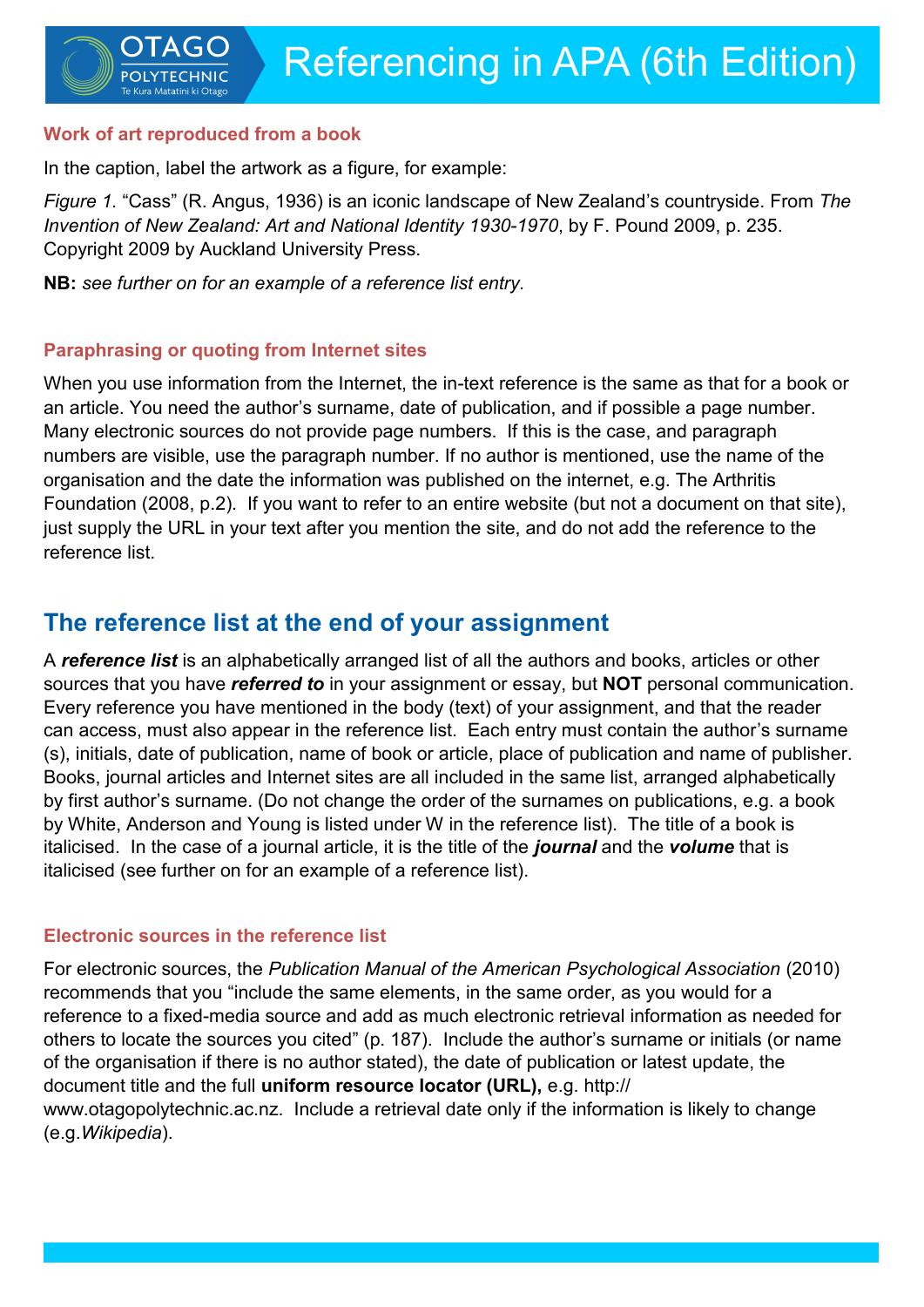Referencing in APA (6th Edition)

## **Electronic sources in the reference list (cont.)**

Since the URLs for *online scholarly materials,* such as academic journal articles, can sometimes change over time, APA (2010) recommends that you provide a **Digital Object Identifier (DOI**) if it is available, instead of the URL. The DOI system has been developed by a group of international publishers, and attaches a permanent, unique identifying number for each article published and made available electronically. An example of a DOI would be:

doi: 10.1108/03091561710823361. Publishers of online scholarly journals who use this system will display the DOI for each article prominently on the first page of the article.

# **Reference list formats for commonly used sources**

# **Book (one author)**

Nicholson, T. (2000). *Reading the writing on the wall.* Palmerston North, New Zealand:

Dunmore Press.

### **Book (two authors)**

Bird, L., & Drewery, W. (2004). *Human development in Aotearoa: A journey through life.* 

Auckland, New Zealand: McGraw-Hill.

**Book (second or later edition)**

Hetherington, E. M., & Parke, R. D. (1979). *Child psychology: A contemporary* 

*viewpoint* (2nd ed.). Auckland, New Zealand: McGraw-Hill.

**Book (edited)**

Emerson, L. (Ed.). (2007). *Writing guidelines for education students.* Auckland, New Zealand:

Thomson Learning.

# **Chapter in an edited book**

Holmes, J. (1991). The role of the sociolinguist in society. In G. McGregor & M. Williams

(Eds.), *Dirty silence: Aspects of language and literature in New Zealand* (pp. 39-52).

Oxford, UK: Oxford University Press.

## **Journal articles**

Lindgren, M., Unosson, M., & Ek, A. (2000). Pressure sore prevalence within a public health services area. *International Journal of Nursing Practice, 6,* 333-337.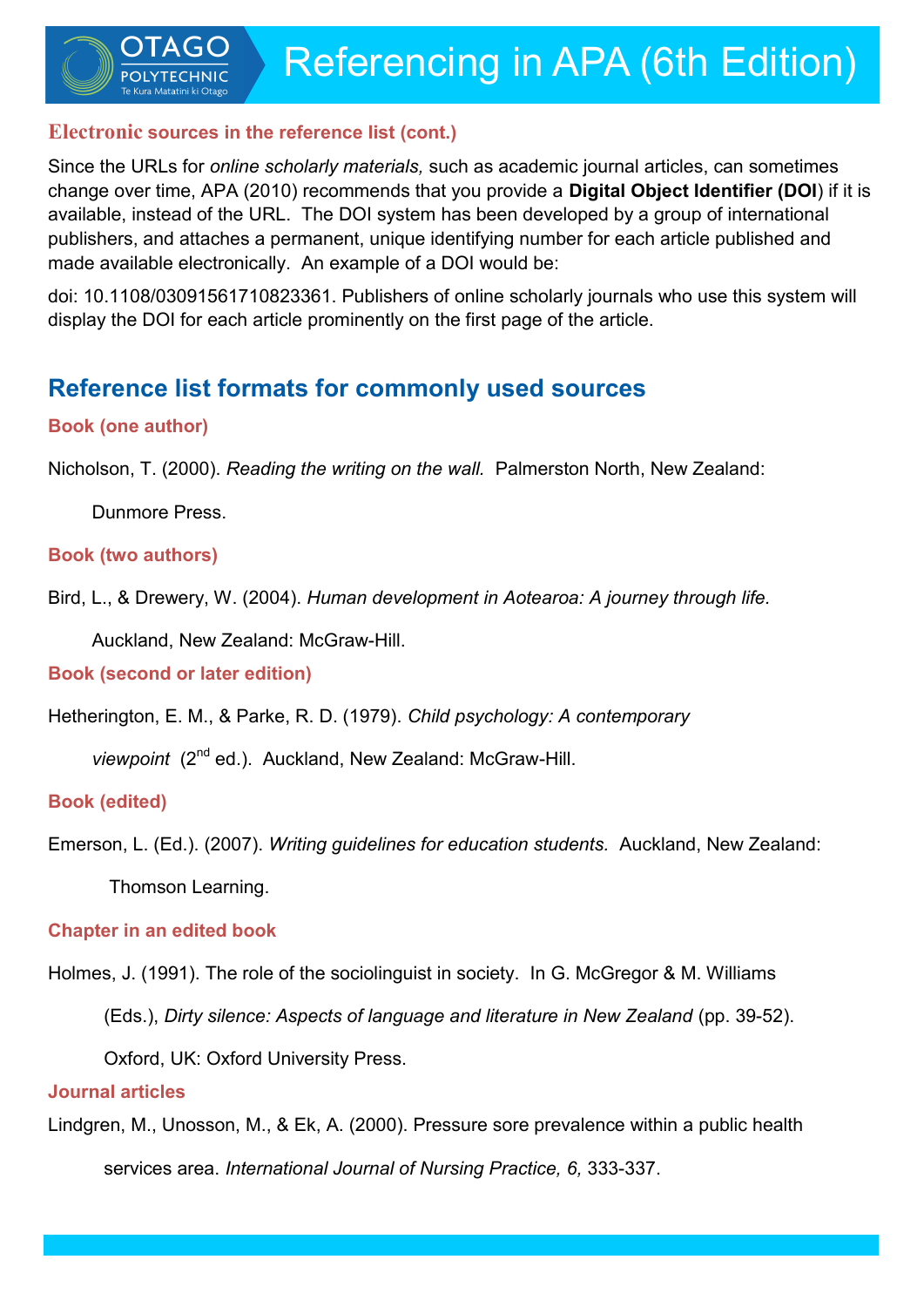## **Online journal article with DOI (**no URL required if article has DOI**)**

Callaghan, P., Khalil, E., & Morres, I. (2010). A prospective evaluation of the Transtheoretical Model of Change applied to exercise in young people. *International Journal of Nursing Studies, 47*(1), 3-12. doi: 10.1016/ijnurstu.2009.06.013

## **Online journal article with no DOI assigned**

Kenneth, I.A. (2000). A Buddhist response to the nature of human rights. *Journal of Buddhist Ethics,8*, 55-66. Retrieved from http://www.cac.psu.edu/jbe/twocont.html

**Journal article (electronic copy) retrieved from a database.** (In general, do not include database information.)

Groer, M. W., Davis, M. W., & Hemphill, J. (2002). Postpartum stress: Current concepts and the possible protective role of breastfeeding*. Journal of Obstetric, Gynecologic, and Neonatal Nursing, 31*(4), 411-417.

#### **Magazine article**

Hales, B. (2006, July). Management for design. *New Zealand Management*, 24-25.

### **Online magazine article**

Vincent, K. (2009, December). NZIM Managing: Hard facts of soft skills management. *New Zealand Management*. Retrieved from http:www//management.co.nz/ToC.asp

### **Newspaper article**

Goodwin, E. (2010, February 5). ODHB not "heartless" to elderly. *Otago Daily Times,* p.1.

**Pamphlet (no publication date, group author as publisher)**

Health and Disability Commissioner. (n.d.). *Code of health and disability services: Consumers' rights* [Pamphlet]. Auckland, New Zealand: Author.

### **Web log (Blog)**

McQuillan, D. (2009, April 30). Enhancing student motivation*.* [Web log message]. Retrieved from http://massageonline.wordpress.com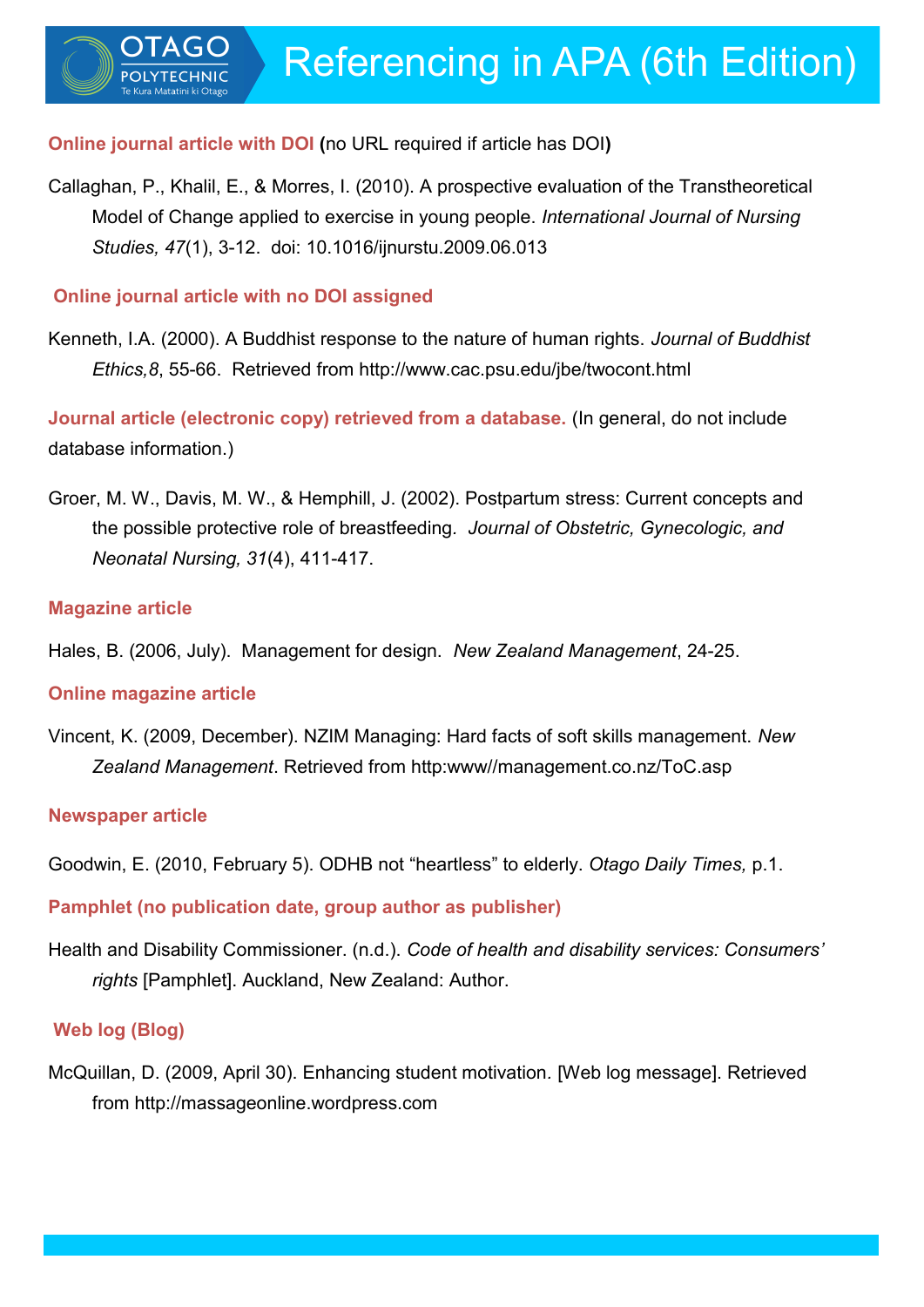## **Wikipedia**

Person-centred therapy. (2009, December, 5). In *Wikipedia*. Retrieved December 15, 2012, from http://en.wikipedia.org/wiki/Person-centred\_therapy

(Check with your lecturer whether citing *Wikipedia* is appropriate for your assignment.)

**Sample reference list** (showing APA formatting and alphabetical order) **NB: Start on new page and use double spacing**

### **References**

American Academy of Family Physicians. (2000). *Pressure sores.* Retrieved from

http://familydoctor.org/online/famdocen/home/seniors/endoflife/039.html

- American Psychological Association (2010). *Publication manual of the American Psychological*  Association (6<sup>th</sup> ed.). Washington, D.C.: Author.
- Beckmann, M. (1919). *Large self-portrait* [Drypoint on heavy woven paper]. Brooklyn Museum, New York.
- Bird, L., & Drewery, W. (2004). *Human development in Aotearoa: A journey through life.*  Auckland, New Zealand: McGraw-Hill.
- Callaghan, P., Khalil, E., & Morres, I. (2010). A prospective evaluation of the Transtheoretical Model of Change applied to exercise in young people. *International Journal of Nursing Studies, 47* (1), 3-12. doi: 10.1016/ijnurstu.2009.06.013
- Emerson, L. (Ed.). (2007). *Writing guidelines for education students.* Auckland, New Zealand: Thomson Learning.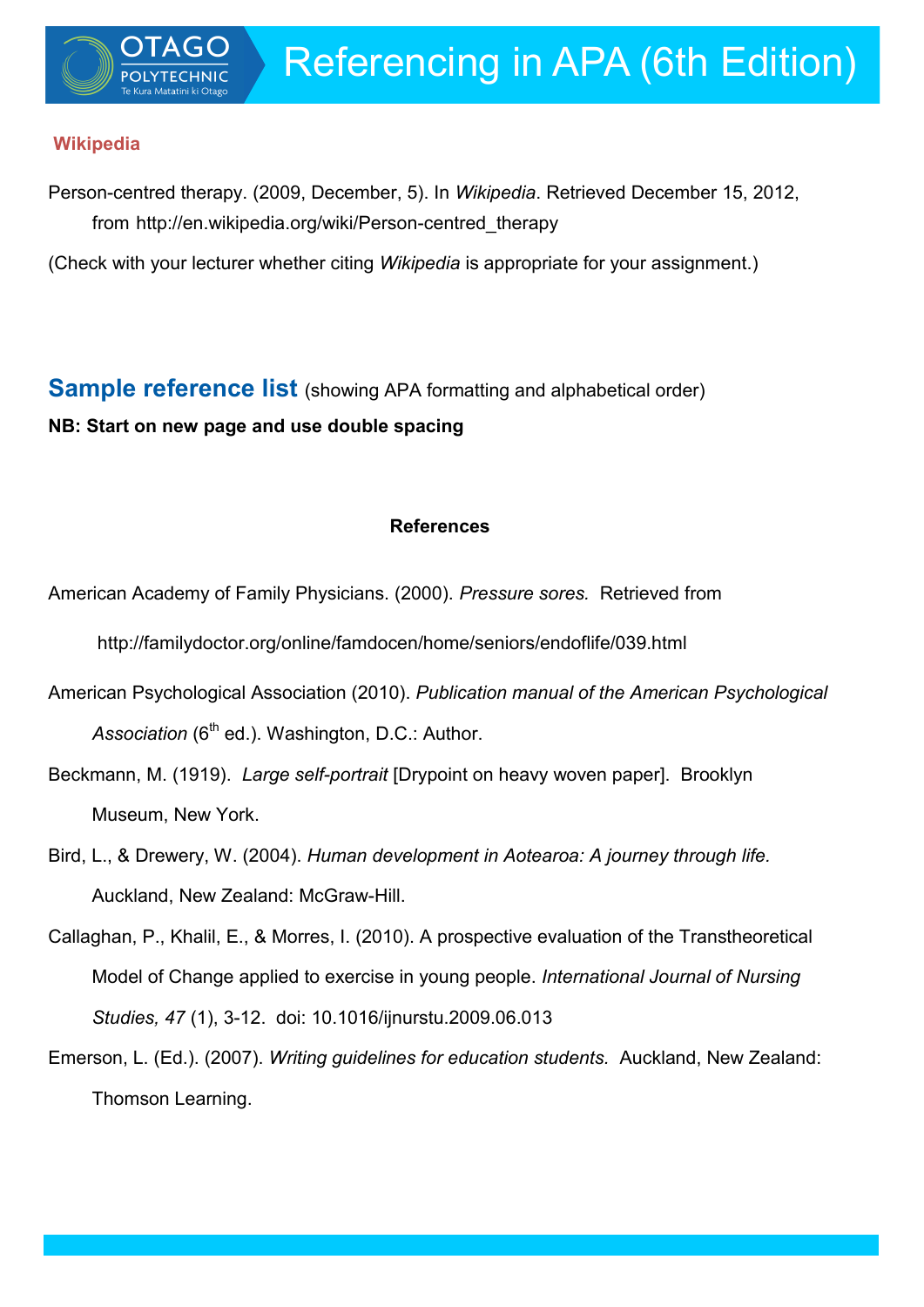Goodwin, E. (2010, February 5). ODHB not "heartless" to elderly. *Otago Daily Times,* p.1.

- Groer, M. W., Davis, M. W., & Hemphill, J. (2002). Postpartum stress: Current concepts and the possible protective role of breastfeeding*. Journal of Obstetric, Gynecologic, and Neonatal Nursing, 31*(4), 411-417.
- Health and Disability Commissioner. (n.d.). *Code of health and disability services: Consumers' rights* [Pamphlet]. Auckland, New Zealand: Author.
- Hetherington, E. M., & Parke, R. D. (1979). *Child psychology: A contemporary viewpoint*  (2<sup>nd</sup>ed.). Auckland, New Zealand: McGraw-Hill.
- Holmes, J. (1991). The role of the sociolinguist in society. In G. McGregor & M. Williams (Eds.), *Dirty silence: Aspects of language and literature in New Zealand* (pp. 39-52). Oxford, UK: Oxford University Press.
- Kenneth, I.A. (2000). A Buddhist response to the nature of human rights. *Journal of Buddhist Ethics, 8*, 55-66. Retrieved from http://www.cac.psu.edu/jbe/twocont.html
- Lindgren, M., Unosson, M., & Ek, A. (2000). Pressure sore prevalence within a public health services area. *International Journal of Nursing Practice, 6,* 333-337.
- Nicholson, T. (2000). *Reading the writing on the wall.* Palmerston North, New Zealand: Dunmore Press.
- Panteli, N. (2002). Richness, power cues and e-mail text. *Information & Management*, *40*(2), 75-86. Retrieved November 1, 2002, from the ProQuest database.
- Pound, F. (2009). *The invention of New Zealand: Art and national identity 1930-1970*. Auckland, New Zealand: Auckland University Press.
- Vincent, K. (2009, December). NZIM Managing: Hard facts of soft skills management. *New Zealand Management*. Retrieved from http:www//management.co.nz/ToC.asp